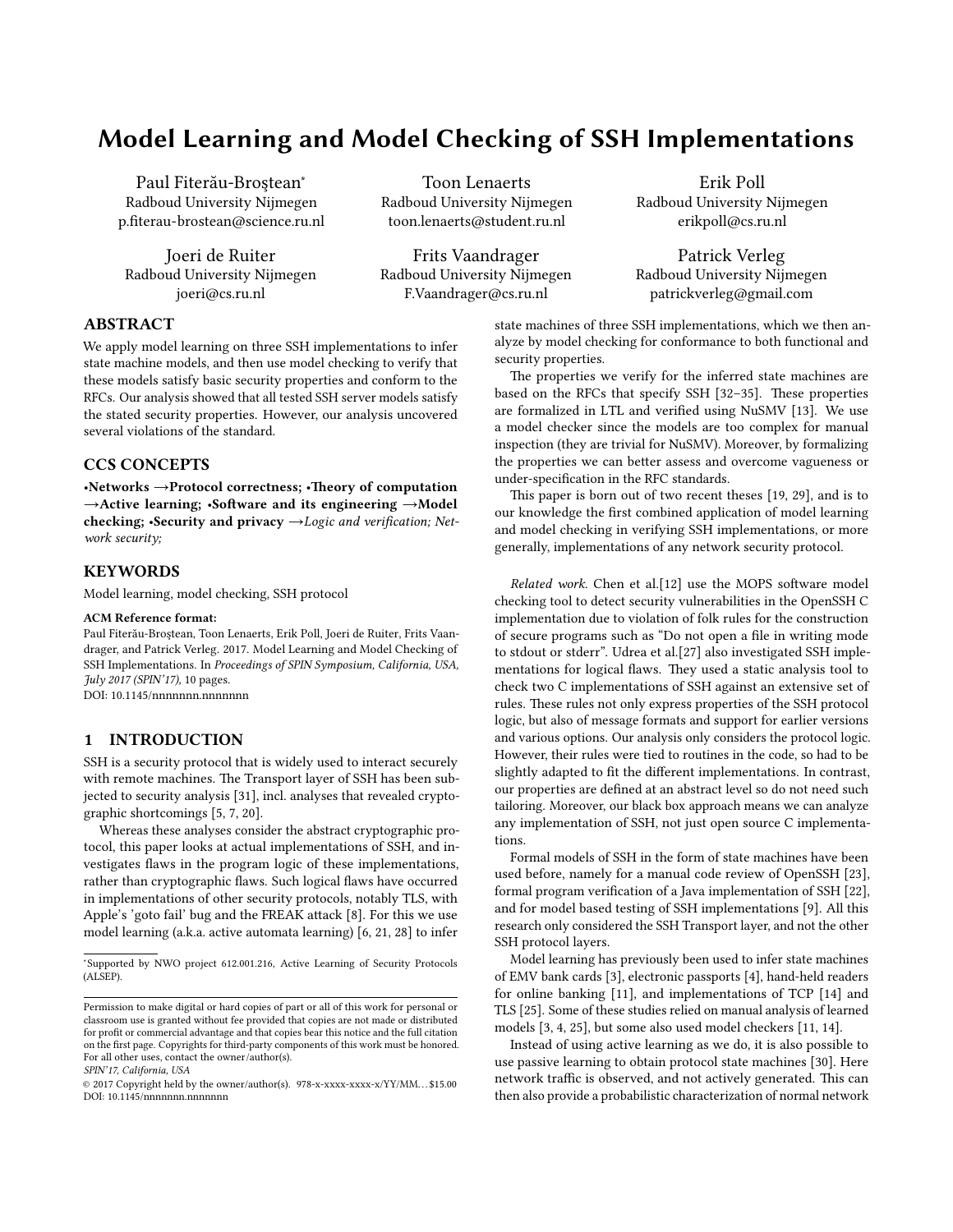traffic, but it cannot uncover implementation flaws that occur in strange message flows, which is our goal.

# 2 MODEL LEARNING

#### 2.1 Mealy machines

A Mealy machine is a tuple  $M = (I, O, Q, q_0, \delta, \lambda)$ , where I is a finite set of inputs,  $O$  is a finite set of outputs,  $Q$  is a finite set of states,  $q_0 \in Q$  is the initial state,  $\delta : Q \times I \rightarrow Q$  is a transition function, and  $\lambda$  :  $Q \times I \rightarrow O$  is an output function. Output function  $\lambda$  is extended to sequences of inputs by defining, for all  $q \in Q$ ,  $i \in I$  and  $\sigma \in I^*$ ,  $\lambda(q, \epsilon) = \epsilon$  and  $\lambda(q, i\sigma) = \lambda(q, i)\lambda(\delta(q, i), \sigma)$ . The behavior of Mealy machine *M* is defined by function  $A \cup I^* \to O^*$  with of Mealy machine M is defined by function  $A_M : I^* \to O^*$  with  $A_{\lambda}(f) = \lambda(g^0, \tau)$  for  $\tau \in I^*$ . Moreover, M and M are  $A_{\mathcal{M}}(\sigma) = \lambda(q^0, \sigma)$ , for  $\sigma \in I^*$ . Mealy machines M and N are<br>equivalent denoted  $M \sim N$  iff  $A_{\mathcal{M}} = A_{\mathcal{M}}$ . Sequence  $\sigma \in I^*$ equivalent, denoted  $M \approx N$ , iff  $A_M = A_N$ . Sequence  $\sigma \in I^*$ <br>distinguishes M and M if and only if  $A_{\text{tot}}(\sigma) + A_{\text{tot}}(\sigma)$ distinguishes M and N if and only if  $A_M(\sigma) \neq A_N(\sigma)$ .

#### 2.2 MAT Framework

The most efficient algorithms for model learning all follow the pattern of a *minimally adequate teacher (MAT)* as proposed by Angluin [\[6\]](#page-9-6). Here learning is viewed as a game in which a learner has to infer an unknown automaton by asking queries to a teacher. The teacher knows the automaton, which in our setting is a Mealy machine  $M$ , also called the System Under Learning (sul). Initially, the LEARNER only knows the input alphabet  $I$  and output alphabet O of  $M$ . The task of the LEARNER is to learn  $M$  via two types of queries:

- With a membership query, the LEARNER asks what the response is to an input sequence  $\sigma \in I^*$ . The teacher answers with the output sequence in  $A_M(\sigma)$ .
- With an equivalence query, the LEARNER asks whether a hypothesized Mealy machine  $H$  is correct, that is, whether  $H \approx M$ . The teacher answers yes if this is the case. Otherwise it answers no and supplies a counterexample, which is a sequence  $\sigma \in I^*$  that triggers a different output sequence<br>for both Maaly machines, that is,  $A_{\sigma}(\sigma) \neq A_{\sigma}(\sigma)$ for both Mealy machines, that is,  $A_H(\sigma) \neq A_M(\sigma)$ .

The MAT framework can be used to learn black box models of software. If the behavior of a software system, or System Under Learning (sul), can be described by some unknown Mealy machine M, then a membership query can be implemented by sending inputs to the sul and observing resulting outputs. An equivalence query can be approximated using a conformance testing tool [\[18\]](#page-9-25) via a finite number of test queries. A test query consists of asking the sul for the response to an input sequence  $\sigma \in I^*$ , similar to a membership query. Note that this cannot rule out that there is a membership query. Note that this cannot rule out that there is more behavior that has not been discovered. For a recent overview of model learning algorithms for this setting see [\[17\]](#page-9-26).

#### 2.3 Abstraction

Most current learning algorithms are only applicable to Mealy machines with small alphabets comprising abstract messages. Practical systems typically have parameterized input/output alphabets, whose application triggers updates on the system's state variables. To learn these systems we place a *mapper* between the LEARNER and the sul. The MAPPER is a transducer which translates concrete

<span id="page-1-0"></span>

| User authentication<br>layer | Connection<br>laver |  |  |
|------------------------------|---------------------|--|--|
| <b>Transport layer</b>       |                     |  |  |
| <b>TCP/IP stack</b>          |                     |  |  |

Figure 1: SSH protocol layers

inputs to abstract inputs and concrete outputs to abstract outputs. For a thorough discussion of mappers, we refer to [\[2\]](#page-9-27).

## 3 THE SECURE SHELL PROTOCOL

The Secure Shell Protocol (or SSH) is a protocol used for secure remote login and other secure network services over an insecure network. It runs as an application layer protocol on top of TCP, which provides reliable data transfer, but does not provide any form of connection security. The initial version of SSH was superseded by a second version (SSHv2), after the former was found to contain design flaws which could not be fixed without losing backwards compatibility [\[15\]](#page-9-28). This work focuses on SSHv2.

SSHv2 follows a client-server paradigm. The protocol consists of three layers (Figure [1\)](#page-1-0):

- (1) The transport layer protocol (RFC 4253 [\[35\]](#page-9-10)) forms the basis for any communication between a client and a server. It provides confidentiality, integrity and server authentication as well as optional compression.
- (2) The user authentication protocol (RFC 4252 [\[32\]](#page-9-9)) is used to authenticate the client to the server.
- (3) The connection protocol (RFC 4254 [\[33\]](#page-9-29)) allows the encrypted channel to be multiplexed in different channels. These channels enable a user to run multiple applications, such as terminal emulation or file transfer, over a single SSH connection.

Each layer has its own specific messages. The SSH protocol is interesting in that outer layers do not encapsulate inner layers. This means that different layers can interact. Hence, it makes sense to analyze SSH as a whole, instead of analyzing its constituent layers independently. Below we discuss each layer, outlining the relevant messages which are later used in learning, and characterising the so-called *happy flow* that a normal protocol run follows.

At a high level, a typical SSH protocol run uses the three constituent protocols in the order given above: after the client establishes a TCP connection with the server, (1) the two sides use the Transport layer protocol to negotiate key exchange and encryption algorithms, and use these to establish session keys, which are then used to secure further communication; (2) the client uses the user authentication protocol to authenticate to the server; (3) the client uses the connection protocol to access services on the server, for example the terminal service.

#### 3.1 Transport layer

SSH runs over TCP, and provides end-to-end confidentiality and integrity using session keys. Once a TCP connection has been established with the server, these session keys are securely negotiated using a key exchange algorithm, the first step of the protocol. The key exchange begins by the two sides exchanging their preferences for the key exchange algorithm to be used, as well as encryption,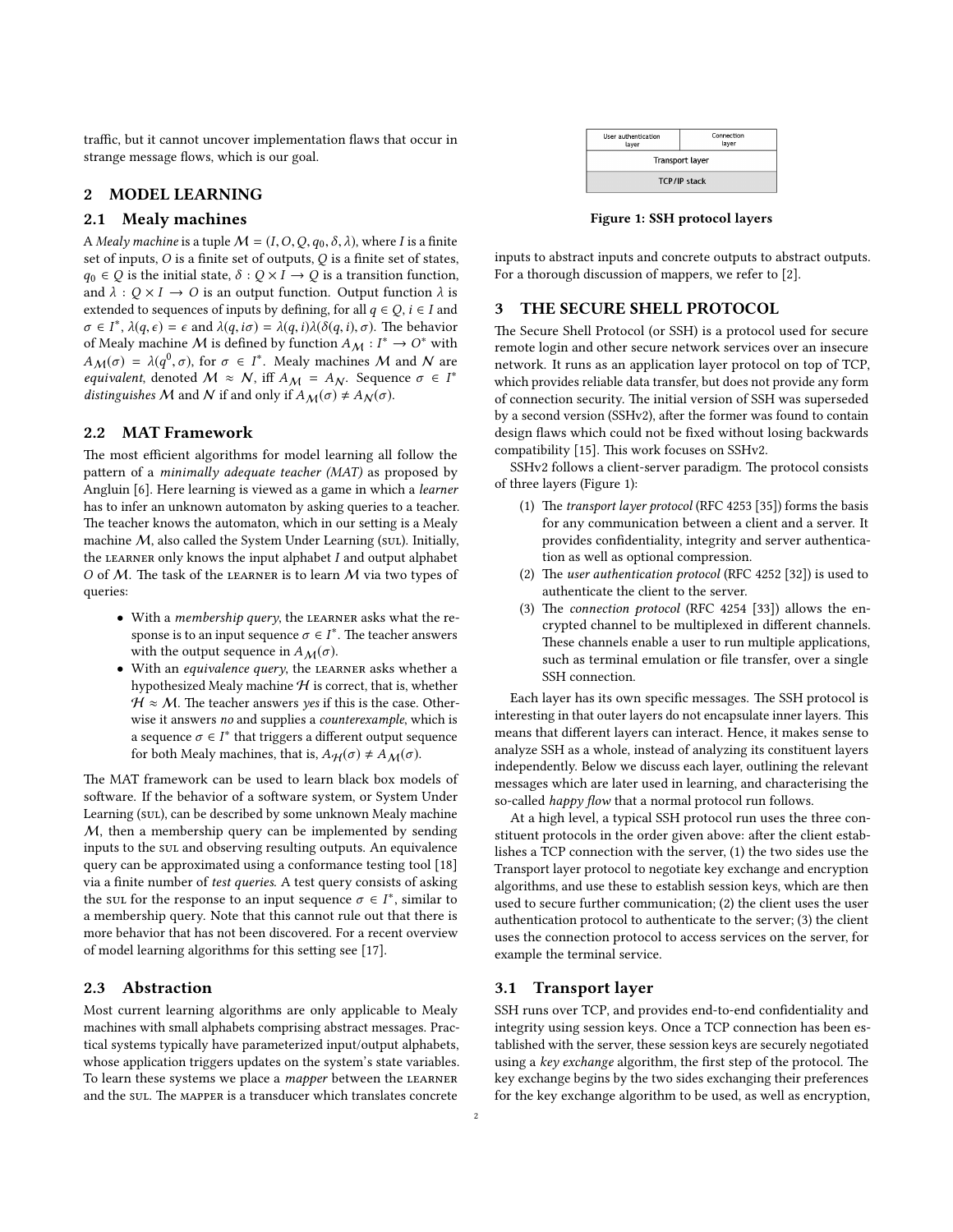compression and hashing algorithms. Preferences are sent with a kexinit message. Subsequently, key exchange using the negotiated algorithm takes place. Following this algorithm, one-time session keys for encryption and hashing are generated by each side, together with an identifier for the session. The main key exchange algorithm is Diffie-Hellman, which is also the only one required by the RFC. For the Diffie-Hellman scheme, KEX30 and KEX31 are exchanged to establish fresh session keys. These keys are used from the moment the newkeys command has been issued by both parties. A subsequent SR\_AUTH requests the authentication service. The happy flow thus consists of the succession of the three steps comprising key exchange, followed up by a successful authentication service request. The sequence is shown in Figure [2.](#page-2-0)

<span id="page-2-0"></span>

Figure 2: The happy flow for the Transport layer.

Key re-exchange [\[35,](#page-9-10) p. 23], or rekeying, is an almost identical process, the difference being that instead of taking place at the beginning, it takes place once session keys are already in place. The purpose is to renew session keys so as to foil potential replay attacks [\[34,](#page-9-30) p. 17]. It follows the same steps as key exchange. A fundamental property of rekeying is that it should preserve the state; that is, after the rekeying procedure is completed, the protocol should be in the same state as it was before the rekeying started, with as only difference that new keys are now in use.

#### 3.2 Authentication layer

Once a secure tunnel has been established, the client can authenticate. For this, four authentication methods are defined in RFC 4252 [\[32\]](#page-9-9): password, public-key, host-based and none. The authentication request includes a user name, service name and authentication data, which consists of both the authentication method as well as the data needed to perform the actual authentication, such as the password or public key. The happy flow for this layer, as shown in Figure [3,](#page-2-1) is simply a single protocol step that results in a successful authentication. The messages UA\_PW\_OK and UA\_PK\_OK achieve this for respectively password and public key authentication.

<span id="page-2-1"></span>



#### 3.3 Connection layer

Successful authentication makes services of the Connection layer available. The Connection layer enables the user to open and close channels of various types, with each type providing access to specific services. Of the various services available, we focus on the remote terminal over a session channel, a classical use of SSH. The happy flow consists of opening a session channel, ch open, requesting a "pseudo terminal" CH\_REQUEST\_PTY, optionally sending and managing data via the messages CH\_SEND\_DATA, ch window adjust, ch send eof, and eventually closing the chan-nel via CH\_CLOSE, as depicted in Figure [4.](#page-2-2)

<span id="page-2-2"></span>

Figure 4: The happy flow for the Connection layer.

<span id="page-2-4"></span>

Figure 5: The SSH learning setup.

## <span id="page-2-6"></span>4 THE LEARNING SETUP

The learning setup consists of three components: the LEARNER, the MAPPER and the sul. The LEARNER generates abstract inputs, representing SSH messages. The MAPPER transforms these messages into well-formed SSH packets and sends them to the sul. The sul sends response packets back to the mapper, which in turn, translates these packets to abstract outputs. The MAPPER then sends the abstract outputs back to the learner.

The LEARNER uses LearnLib [\[24\]](#page-9-31), a Java library implementing L based on Paramiko, an open source SSH implementation wrien in  $L^*$  based algorithms for learning Mealy machines. The MAPPER is  $Pv$ thon<sup>[1](#page-2-3)</sup>. We opted for Paramiko because its code is relatively well structured and documented. The sul can be any existing implementation of an SSH server. The three components communicate over sockets, as shown in Figure [5.](#page-2-4)

SSH is a complex client-server protocol. In our work so far we concentrated on learning models of the implementation of the server, and not of the client. We further restrict learning to only exploring the terminal service of the Connection layer, as we consider it to be the most interesting from a security perspective. Algorithms for encryption, compression and hashing are left to default settings and are not purposefully explored. Also, the starting state of the sul. is one where a TCP connection has already been established and where SSH versions have been exchanged, which are prerequisites for starting the Transport layer protocol.

#### <span id="page-2-7"></span>4.1 The learning alphabet

The alphabet we use consists of inputs, which correspond to messages sent to the server, and outputs, which correspond to messages received from the server. We split the input alphabet into three parts, one for each of the protocol layers.

Learning does not scale with a growing alphabet, and since we are only learning models of servers, we remove those inputs that are not intended to ever be sent to the server<sup>[2](#page-2-5)</sup>. Furthermore, from the Connection layer we only use messages for channel management and the terminal functionality. Finally, because we will only explore protocol behavior after SSH versions have been exchanged, we exclude the messages for exchanging version numbers.

The resulting lists of inputs for the three protocol layers are given in tables [1](#page-3-0)[-3.](#page-3-1) In some experiments, we used only a subset of the most essential inputs, to further speed up experiments. This

<span id="page-2-3"></span> $^1$  Paramiko is available at http://www.paramiko.org/  $\,$ 

<span id="page-2-5"></span> $2$ This means we exclude the messages SERVICE\_ACCEPT, UA\_ACCEPT, UA\_FAILURE, ua banner, ua pk ok, ua pw changereq, ch success and ch failure from our alphabet.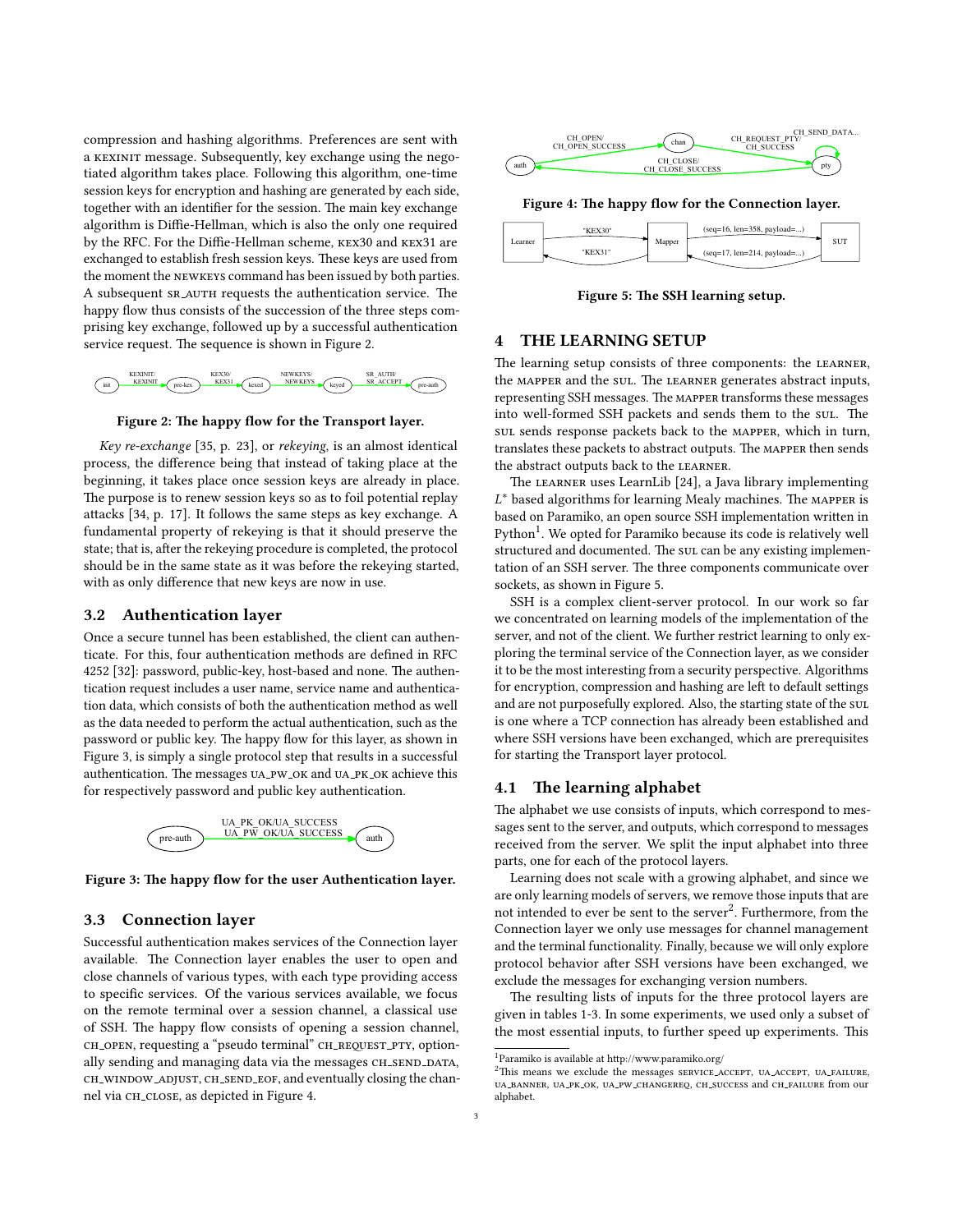restricted alphabet significantly decreases the number of queries needed for learning models while only marginally limiting explored behavior. We discuss this again in Section [5.](#page-4-0) Inputs included in the restricted alphabet are marked by '\*' in the tables below.

Table [1](#page-3-0) lists the Transport layer inputs. We include a version of the KEXINIT message with first\_kex\_packet\_follows disabled. This means no guess  $[35, p. 17]$  $[35, p. 17]$  is attempted on the sull's parameter preferences. Consequently, the sul will have to send its own KEX-INIT in order to convey its own parameter preferences before key exchange can proceed. Also included are inputs for establishing new keys (KEX30, NEWKEYS), disconnecting (DISCONNECT), as well as the special inputs IGNORE, UNIMPL and DEBUG. The latter are not interesting, as they are normally ignored by implementations. Hence they are excluded from our restricted alphabet. DISCONNECT proved costly time wise, so was also excluded.

<span id="page-3-0"></span>

| Message              | Description                                                                                                    |
|----------------------|----------------------------------------------------------------------------------------------------------------|
| <b>DISCONNECT</b>    | Terminates the current connection [35, p. 23]                                                                  |
| <b>IGNORE</b>        | Has no intended effect [35, p. 24]                                                                             |
| <b>UNIMPL</b>        | Intended response to unrecognized messages [35, p. 25]                                                         |
| <b>DEBUG</b>         | Provides other party with debug information [35, p. 25]                                                        |
| KEXINIT <sup>*</sup> | Sends parameter preferences [35, p. 17]                                                                        |
| $KEX30*$             | Initializes the Diffie-Hellman key exchange [35, p. 21]                                                        |
| NEWKEYS <sup>*</sup> | Requests to take new keys into use [35, p. 21]                                                                 |
| SR_AUTH <sup>*</sup> | Requests the authentication protocol [35, p. 23]                                                               |
| SR_CONN <sup>*</sup> | Requests the connection protocol [35, p. 23]                                                                   |
|                      | APRIL 1 contra a APRIL 2012 con la construcción de la constantia de la constantia de la constantia de la const |

#### Table 1: Transport layer inputs

The Authentication layer defines one single client message type in the form of the authentication request [\[32,](#page-9-9) p. 4]. Its parameters contain all information needed for authentication. Four authentication methods exist: none, password, public key and host-based. Our mapper supports all methods except the host-based authentication because some SUTs don't support this feature. Both the public key and password methods have ok and nok variants, which provide respectively correct and incorrect credentials. Our restricted alphabet supports only public key authentication, as the implementations processed this faster than the other authentication methods.

| Message                              | Description                                        |  |
|--------------------------------------|----------------------------------------------------|--|
| <b>UA_NONE</b>                       | Authenticates with the "none" method [32, p. 7]    |  |
| $UA_PK_OK^*$                         | Provides a valid name/key pair [32, p. 8]          |  |
| UA_PK_NOK*                           | Provides an invalid name/key pair [32, p. 8]       |  |
| UA_PW_OK                             | Provides a valid name/password pair [32, p. 10]    |  |
| <b>UA_PW_NOK</b>                     | Provides an invalid name/password pair [32, p. 10] |  |
| Table 2: Authentication layer inputs |                                                    |  |

The Connection layer allows the client to manage channels and to request/run services over them. In accordance with our learning goal, our mapper only supports inputs for requesting terminal emulation, plus inputs for channel management as shown in Table [3.](#page-3-1) The restricted alphabet only supports the most general channel management inputs. Those excluded are not expected to produce state change.

## <span id="page-3-2"></span>4.2 The mapper

The MAPPER must provide a translation between abstract messages and well-formed SSH messages: it has to translate abstract inputs listed in Tables [1](#page-3-0)[-3](#page-3-1) to actual SSH packets, and translate the SSH packets received in answer to our abstract outputs.

<span id="page-3-1"></span>

| Message                                 | Description                                         |  |  |
|-----------------------------------------|-----------------------------------------------------|--|--|
| CH_OPEN <sup>*</sup>                    | Opens a new channel [33, p. 5]                      |  |  |
| CH_CLOSE*                               | Closes a channel [33, p. 9]                         |  |  |
| $CH\_EOF$                               | Indicates that no more data will be sent [33, p. 9] |  |  |
| CH_DATA*                                | Sends data over the channel [33, p. 7]              |  |  |
| CH_EDATA                                | Sends typed data over the channel [33, p. 8]        |  |  |
| CH_WINDOW_ADJUST                        | Adjusts the window size [33, p. 7]                  |  |  |
| CH_REQUEST_PTY*                         | Requests terminal emulation [33, p. 11]             |  |  |
| <b>Table 3: Connection layer inputs</b> |                                                     |  |  |

A special case here occurs when no output is received from the sul; in that case the MAPPER gives back to the learner a NO\_RESP message, to indicate that a time-out occurred.

The sheer complexity of the MAPPER meant that it was easier to adapt an existing SSH implementation, rather than construct the mapper from scratch. Paramiko already provides mechanisms for encryption/decryption, as well as routines for constructing and sending the different types of packets, and for receiving them. These routines are called by control logic dictated by Paramiko's own state machine. The MAPPER was constructed by replacing this control logic with one dictated by messages received from the LEARNER.

The MAPPER maintains a set of state variables to record parameters of the ongoing session, including for example the server's preferences for key exchange and encryption algorithm, parameters of these protocols, and – once it has been established – the session key. These parameters are updated when receiving messages from the server, and are used to concretize inputs to actual SSH messages to the server.

For example, upon receiving a KEXINIT, the MAPPER saves the sul's preferences for key exchange, hashing and encryption algorithms. Initially these parameters are all set to the defaults that any server should support, as required by the RFC. The MAPPER supports Diffie-Hellman key exchange, which it will initiate if it gets a KEX30 input from the learner. After this, the sul responds with a kex31 message (assuming the protocol run so far is correct), and from this message, the mapper saves the hash, as well as the new keys. Receipt of the NEWKEYS response from the sul will make the mapper use the new keys earlier negotiated in place of the older ones, if such existed.

The MAPPER contains a buffer for storing channels opened, which is initially empty. On a CH\_OPEN from the learner, the MAPPER adds a channel to the buffer with a randomly generated channel identifier, on a CH\_CLOSE, it removes the channel (if there was any). The buffer size, or the maximum number of opened channels, is limited to one. Initially the buffer is empty. Lastly, the MAPPER also stores the sequence number of the last received message from the sul. This number is then used when constructing UNIMPL inputs.

In the following cases, inputs are answered by the mapper directly instead of being sent to the sul to find out its response: (1) on receiving a CH\_OPEN input if the buffer has reached the size limit, the MAPPER directly responds with CH\_MAX; (2) on receiving any input operating on a channel (all Connection layer inputs other than CH\_OPEN) when the buffer is empty, the MAPPER directly responds with CH\_NONE; (3) if connection with the sul was terminated, the mapper responds with a no conn message, as sending further messages to the sul is pointless in that case.

In many ways, the mapper acts similar to an SSH client, hence the decision to built it by adapting an existing client implementation.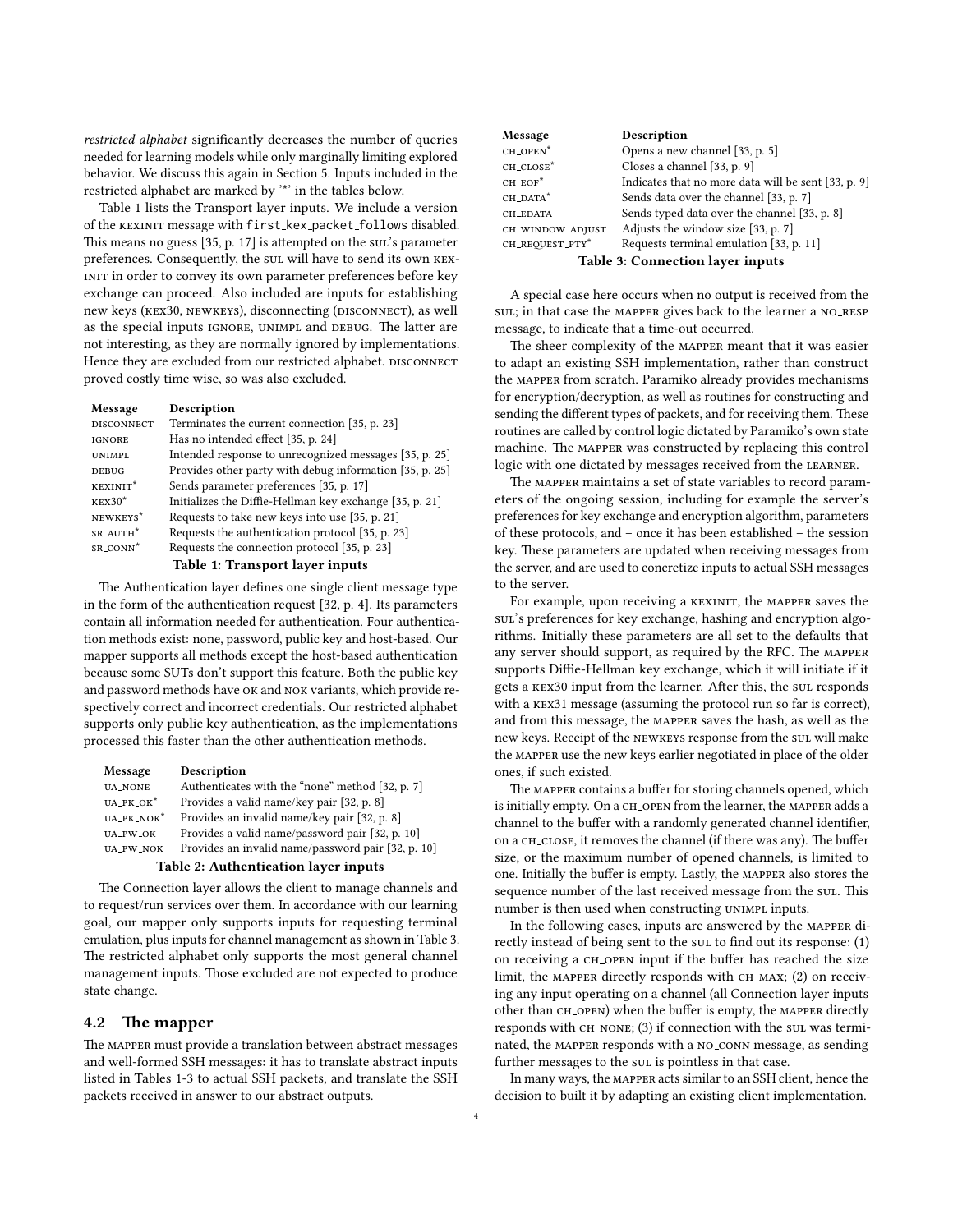#### 4.3 Practical complications

SSH implementations can exhibit non-determistic behavior. The learning algorithm cannot cope with non-determinism – learning will not terminate – so this has to be detected, which our mapper does. There are a few sources of non-determinism in SSH:

- (1) Underspecification in the SSH specification (for example, by not specifying the order of certain messages) allows some non-deterministic behavior. Even if client and server do implement a fixed order for messages they sent, the asynchronous nature of communication means that the interleaving of sent and received messages may vary. Moreover, client and server are free to intersperse DEBUG and IGNORE messages at any given time<sup>[3](#page-4-1)</sup>
- (2) Timing is another source of non-deterministic behavior. For example, the mapper might time-out before the sul had sent its response. Some suls also behave unexpectedly when a new query is received too shortly after the previous one. Hence in our experiments we adjusted time-out periods accordingly so that neither of these events occur, and the sul behaves deterministically all the time.

To detect non-determinism, the mapper caches all observations in an SOLite database and verifies if a new observation is different to one cached from a previous protocol run. If so, it raises a warning, which then needs to be manually investigated.

An added benefit of this cache is that it allows the MAPPER to supply answer to some inputs without actually sending them to the sul. This sped up learning a lot when we had to restart experiments: any new experiment on the same sul could start where the previous experiment left of, without re-running all inputs. This was an important benefit, as experiments could take several days.

Another practical problem besides non-determinism is that an SSH server may produce a sequence of outputs in response to a single input. This means it is not behaving as a Mealy machines, which allows for only one output. Dealing with this is simple: the mapper concatenates all outputs into one, and it produces this sequence as the single output to the learner.

A final challenge is presented by forms of 'buffering', which we encountered in two situations. Firstly, some implementations buffer incoming requests during rekey; only once the rekeying is complete are all these messages processed. This leads to a NEWKEYS response (indicating rekeying has completed), directly followed by all the responses to the buffered requests. This would lead to non-termination of the learning algorithm, as for every sequence of buffered messages the response is different. To prevent this, we treat the sequence of queued responses as a single output BUFFERED.

Secondly, buffering happens when opening and closing channels, since a sul can close only as many channels as have previously been opened. Learning this behavior would lead to an infinite state machine, as we would need a state 'there are n channels open' for every number n. For this reason, we restrict the number of simultaneously open channels to one. The MAPPER returns a custom response CH\_MAX to a CH\_OPEN message whenever this limit is reached.

#### <span id="page-4-0"></span>5 LEARNING RESULTS

We use the setup described in Section [4](#page-2-6) to learn models for OpenSSH, BitVise and DropBear SSH server implementations. OpenSSH represents the focal point, as it is the most popular implementation of SSH (with over 80 percent of market share in 2008 [\[5\]](#page-9-2)) and the default server for many UNIX-based systems. DropBear is an alternative to OpenSSH designed for low resource systems. BitVise is a well-known proprietary Windows-only SSH implementation.

In our experimental setup, learner and mapper ran inside a Linux Virtual Machine. OpenSSH and DropBear were learned over a localhost connection, whereas BitVise was learned over a virtual connection with the Windows host machine. We have adapted the setting of timing parameters to each implementation.

OpenSSH was learned using a full alphabet, whereas DropBear and BitVise were learned using a restricted alphabet (as defined in Subsection [4.1\)](#page-2-7). The primary reason for using a restricted alphabet was to speed up learning. Most inputs excluded were inputs that either didn't change behavior (like DEBUG or UNIMPL), or that proved costly time-wise, and were not critical to penetrating all layers. A concrete example is the user/password based authentication inputs (ua pw ok and ua pw nok). It would take the system 2-3 seconds to respond to an invalid password, a typical countermeasure to slow down brute force attacks. By contrast, public key authentication resulted in quick responses. The DISCONNECT input presented similar challenges, as it would take a varying amount of time until the system responded. This was particularly problematic for BitVise.

For the test queries we used random and exhaustive variants of the testing algorithm described in  $[26]$ , which generate efficient test suites. Tests generated comprise an access sequence, a middle section of length  $k$  and a distinguishing sequence. The exhaustive variant for a set  $k$  generates tests for all possible middle sections and all states. Passing all tests then provides some notion of con fidence, namely, that the learned model is correct unless the (unknown) model of the implementation has at least  $k$  more states than the learned hypothesis. The random variant produces tests with randomly generated middle sections. No formal confidence is provided, but past experience shows this to be more effective at finding counterexamples since  $k$  can be set to higher values. We executed a random test suite with  $k$  of 4 comprising 40000 tests for OpenSSH, and 20000 tests for BitVise and DropBear. We then ran an exhaustive test suite with  $k$  of 2 for all implementations.

Table [4](#page-4-2) describes the exact versions of the systems analyzed together with statistics on learning and testing, namely: (1) the number of states in the learned model, (2) the number of hypotheses built during the learning process and (3) the total number of learning and test queries run. For test queries, we only consider those run on the last hypothesis. All learned models along with the specifications checked can be found at https://gitlab.science.ru.nl/ pfiteraubrostean/Learning-SSH-Paper/tree/master/models.

<span id="page-4-2"></span>

| <b>SUT</b>        | <b>States</b> | <b>Hypotheses</b> | Mem. O. | Test O. |
|-------------------|---------------|-------------------|---------|---------|
| OpenSSH $6.9p1-2$ | 31            |                   | 19836   | 76418   |
| BitVise 7.23      | 65            | 15                | 24996   | 58423   |
| DropBear v2014.65 | 29            |                   | 8357    | 64478   |

Table 4: Statistics for learning experiments

<span id="page-4-1"></span> $3$ The IGNORE messages are aimed to thwart traffic analysis.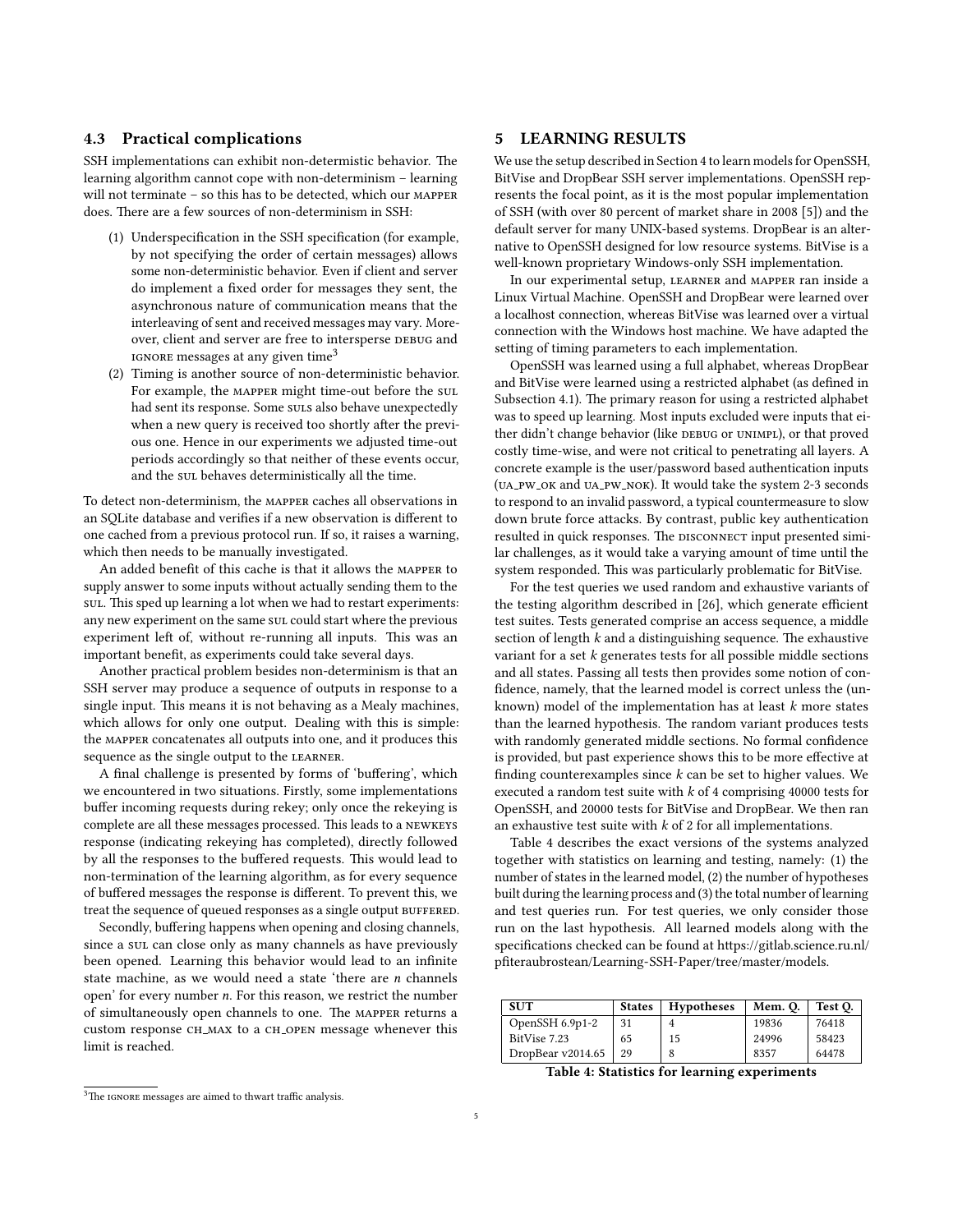<span id="page-5-0"></span>

Figure 6: Model of the OpenSSH server. States are collected in 3 clusters, indicated by the rectangles, where each cluster corresponds to one of the protocol layers. We eliminate redundant states and information induced by the mapper, as well as states present in successful rekeying sequences. Wherever rekeying was permitted, we replaced the rekeying states and transitions by a single REKEY SEQUENCE transition. We also factor out edges common to states within a cluster. We replace common disconnecting edges, by one edge from the cluster to the disconnect state. Common self loop edges are colored, and the actual i/o information only appears on one edge. Transitions with similar start and end states are joined together on the same edge. Transition labels are kept short by regular expressions(UA<sub>-</sub>\* stands for all inputs starting with UA<sub>-</sub>) or by factoring out common start strings. Green edges highlight the happy flow.

The large number of states is down to several reasons. First of all, some systems exhibited buffering behavior. In particular, BitVise would queue responses for higher layer inputs sent during key re-exchange, and would deliver them all at once after rekeying was done. Rekeying was also a major contributor to the number of states. For each state where rekeying is possible, the sequence of transitions constituting the complete rekeying process should lead back to that state. This leads to two additional rekeying states for every state allowing rekey. Many states were also added due to MAPPER generated outputs such as CH\_NONE or CH\_MAX, outputs which signal that no channel is open or that the maximum number of channels have been opened.

Figure [6](#page-5-0) shows the model learned for OpenSSH, with some edits to improve readability. The happy flow, in green, is fully explored in the model and mostly matches our earlier description of it  $\frac{1}{4}$  $\frac{1}{4}$  $\frac{1}{4}$ . Also explored is what happens when a rekeying sequence is attempted. We notice that rekeying is only allowed in states of the Connection layer. Strangely, for these states, rekeying is not state preserving, as the generated output on receiving a  $SR_AUTH$ ,  $SR_CONN$  or  $KEX30$ changes from UNIMPL to NO\_RESP. This leads to two sub-clusters of states, one before the first rekey, the other afterward. In all other states, the first step of a rekeying (KEXINIT) yields (UNIMPL), while the last step (newkeys) causes the system to disconnect.

We were puzzled by how systems reacted to SR\_CONN, the request for services of the Connection layer. These services can be accessed once the user had authenticated, without the need of a prior service request. That in itself was not strange, as authentication messages already mention that connection services should start after authen-tication <sup>[5](#page-5-2)</sup>. Unexpected was that an explicit request either lead to unimpl/no resp with no state change, as in the case of OpenSSH, or termination of the connection, as in the case of BitVise. The latter was particularly strange, as in theory, once authenticated, the user

<span id="page-5-1"></span><sup>&</sup>lt;sup>4</sup>The only exception is in the Transport layer, where unlike in our happy flow definition, the server is the first to send the NEWKEYS message. This is also accepted behavior, as the protocol does not specify which side should send NEWKEYS first.

<span id="page-5-2"></span> $^5$  This is a technical detail, the message format of authentication messages requires a field which says the service started after authentication. The only option is to start Connection layer services.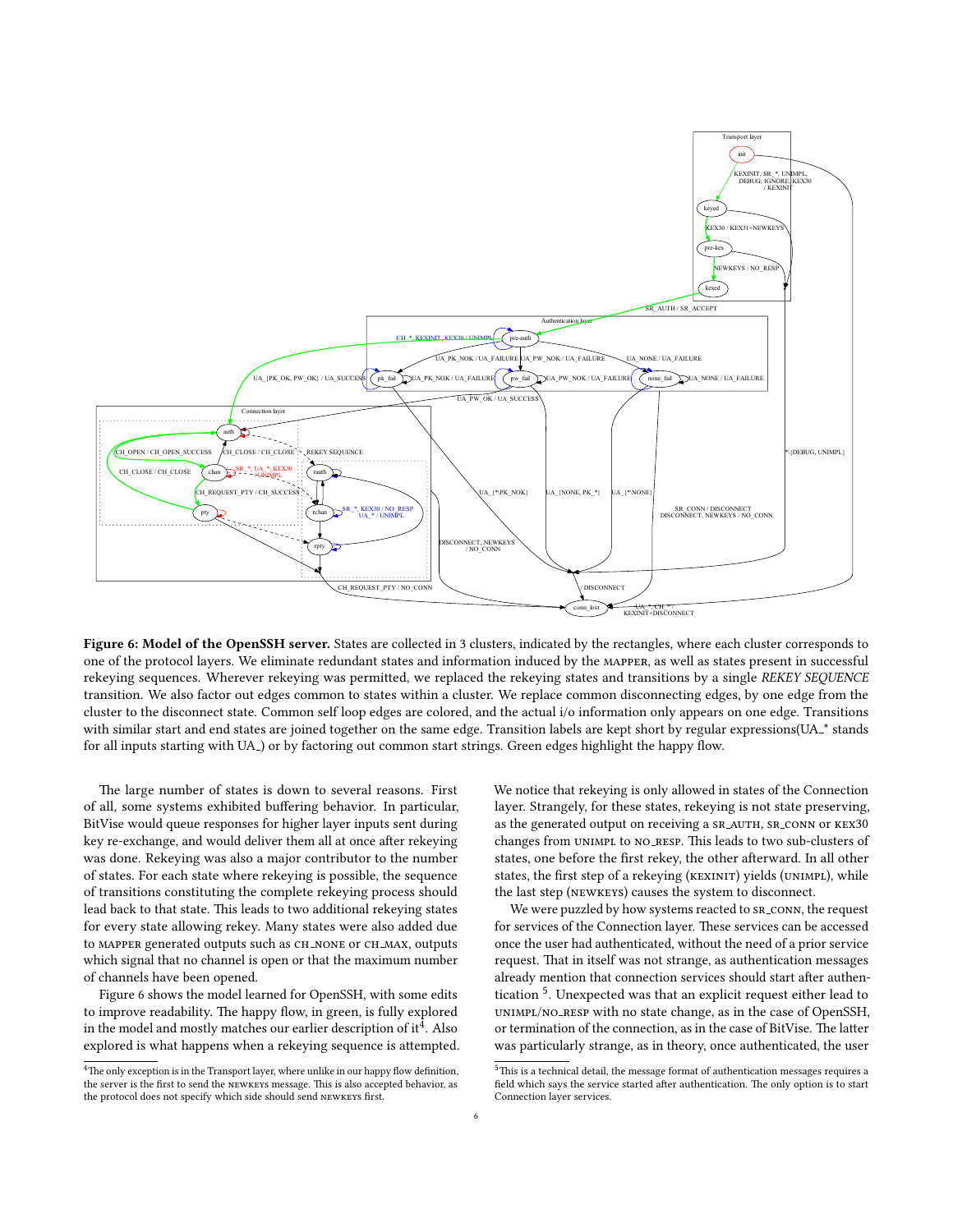should always have access to the service, and not be disconnected when requesting this service. Only DropBear seems to respond positively (SR\_ACCEPT) to SR\_CONN after authentication.

We also notice the intricate authentication behavior: after an unsuccessful authentication attempt the only authentication method still allowed is password authentication. Finally, only BitVise allowed multiple terminals to be requested over the same channel. As depicted in the model, OpenSSH abruptly terminates on requesting a second terminal. DropBear exhibits a similar behavior.

# 6 SECURITY SPECIFICATIONS

A NuSMV model is specified via a set of finite variables together with a transition-function that describes changes on these variables. Specifications in temporal logic, such as CTL and LTL, can be checked for truth on specified models. NuSMV provides a counterexample if a given specification is not true. We generate NuSMV models automatically from the learned models. Generation proceeds by first defining a NuSMV file with three variables, corresponding to inputs, outputs and states. The transition-function is then extracted from the learned model and appended to this file. This function updates the output and state variables for a given valuation of the input variable and the current state. Figure [7](#page-6-0) gives an example of a Mealy machine and its associated NuSMV model.

<span id="page-6-0"></span>

Figure 7: Mealy machine + associated NuSMV code

The remainder of this section defines the properties we formalized and verified. We group these properties into four categories:

- (1) basic characterizing properties, properties which characterize the MAPPER and sul assembly at a basic level. These hold for all implementations.
- (2) security properties, these are properties fundamental to achieving the main security goal of the respective layer.
- (3) key re-exchange properties, or properties regarding the rekey operation (after the initial key exchange was done).
- (4) functional properties, which are extracted from the SHOULD's and the MUST's of the RFC specifications. They may have a security impact.

A key note is that properties are checked not on the actual concrete model of the sul, but on an abstract model, which represents an over-approximation of the sul induced by the MAPPER. This is unlike in [\[14\]](#page-9-22), where properties where checked on a concretization of the learned model, concretization obtained by application of

a reverse mapping. Building a reverse mapper is far from trivial given the mapper's complexity. Performing model checking on an abstract model means we cannot fully translate model checking results to the concrete (unknown) model of the implementation. In particular, properties which hold for the abstract model do not necessarily hold for the implementation. Properties that don't hold however, also don't hold for the sul.

Before introducing the properties, we mention some basic predicates and conventions we use in their definition. The happy flow in SSH consists in a series of steps, the user first exchanges keys, then requests for the authentication service, followed up by supplying valid credentials to authenticate, concluded by opening of a channel. Whereas the first step is complex, the subsequent steps can be captured by the simple predicates hasReqAuth, validAuthReq and hasOpenedChannel respectively. The predicates are defined in terms of the output generated at a given moment, with certain values of this output indicating that the step was performed successfully. For example, ch open success indicates that a channel has been opened successfully. Sometimes we also need the input that generated the output, so as to distinguish this step from a different step. In particular, requesting the authentication service is distinguished from requesting the connection service by SR\_AUTH. To these predicates, we add predicates for valid, invalid and all authentication methods, a predicate for the receipt of newkeys from the server, and receipt of KEXINIT, which can also be seen as initiation of key (re-) exchange. These latter predicates have to be tweaked in accordance with the input alphabet used and with the output the sul generated (KEXINIT could be sent in different packaging, either alone, or joined by a different message). Their formulations correspond to the OpenSSH setting. Finally, by connLost we define a predicate suggesting that connection was lost, and by endCondition, the end condition for most higher layer properties.

```
hasRegAuth := inp = SR_A UTH \& out = SR_A CCEPT;validAuthor := out=UA_PK_OK | out=UA_PW_OK;
hasOpenedChannel := out=CH_OPEN_SUCCESS;
validAuthorReg := in p=UA_PK_OK | in p=UA_PW_OK;
invAuthReg := \text{inp=UA.PK.NOK} \mid \text{inp=UA.PW.NOK} \mid \text{inp=UA.NONE};authReg := validAuthorReg | invalidAuthor;received NewKeys := out = NEWKEYS | out =KEX31_NEWKEYS;
kexStarted := out = KEXINIT;connLoss := out=NO_CONN | out=DISCONNECT;
endCondition := \text{kexStarted} | connLost;
```
Our formulation uses NuSMV syntax. We also use the weak until operator W, which is not supported by NuSMV, but can be easily defined in terms of the until operator U and globally operator G that are supported:  $p W q = p U q | G p$ . Many of the higher layer properties we formulate should hold only until a disconnect or a key (re-)exchange happens, hence the definition of the endCondition predicate. This is because the RFC's don't specify what should happen when no connection exists. Moreover, higher layer properties in the RFC's only apply outside of rekey sequences, as inside a rekey sequence, the RFC's suggest implementations to reject all higher layer inputs, regardless of the state before the rekey.

#### 6.1 Basic characterizing properties

In our setting, a single TCP connection with the system is made and once this connection is lost (e.g. because the system disconnects),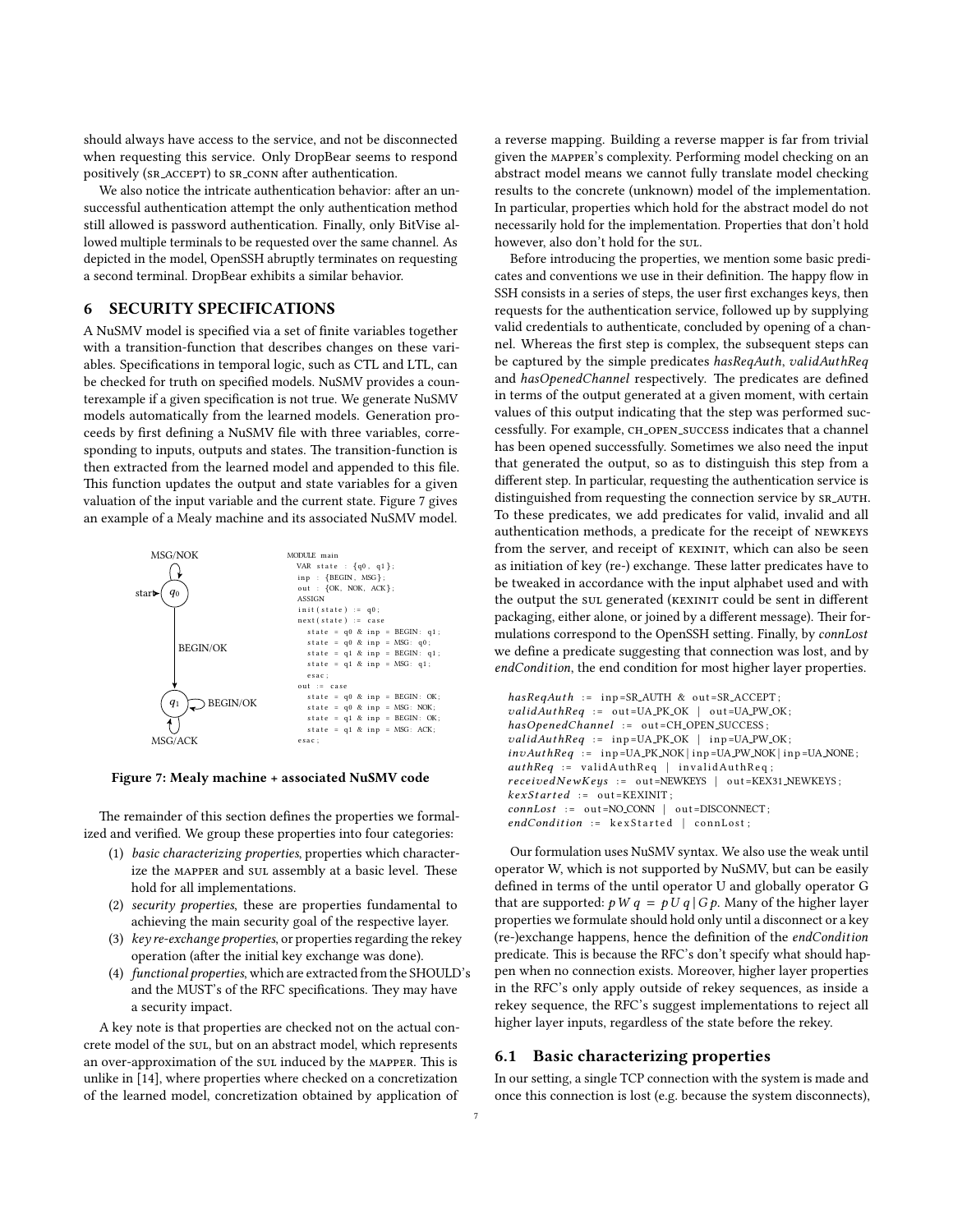it can not be re-established. The moment a connection is lost is marked by generation of the no conn output. From this moment onwards, the only outputs encountered are the no conn output (the mapper tried but failed to communicate with the sul), or outputs generated by the mapper directly, without querying the system. The latter are CH\_MAX (channel buffer is full) and CH\_NONE (channel buffer is empty). With these outputs we define Property [1](#page-7-0) which describes the "one connection" property of our setup.

```
PROPERTY 1. G ( out=NO CONN \rightarrow G ( out=NO CONN | out = CH_MAX | out = CH_NONE) )
```
Outputs ch max and ch none are still generated because of a characteristic we touched on in Subsection [4.2.](#page-3-2) The MAPPER maintains a buffer of open channels and limits its size to 1. From the perspective of the mapper, a channel is open, and thus added to the buffer, whenever CH\_OPEN is received from the learner, regardless if a channel was actually opened on the sul. In particular, if after opening a channel via CH\_OPEN an additional attempt to open a channel is made, the MAPPER itself responds by CH\_MAX without querying the sul. This continues until the LEARNER closes the channel by CH\_CLOSE, prompting removal of the channel and the sending on an actual CLOSE message to the sul (hence out!=CH\_NONE). A converse property can be formulated in a similar way for when the buffer is empty after a CH\_CLOSE, in which case subsequent CH\_CLOSE messages prompt the MAPPER generated CH\_NONE, until a channel is opened via CH\_OPEN and an actual OPEN message is sent to the sul. Conjunction of these two behaviors forms Property [2.](#page-7-1)

```
PROPERTY 2. (G (inp = CH \_OPEN) ->
    X ( (inp=CH\_OPEN \rightarrow out=CH\_MAX)W (inp=CH\_CLOSE \& out != CH\_NONE) ) ) &
(G (inp=CH\_CLOSE) ->
    X ( ( in p = CH\_CLOSE -> out = CH_NONE)
      W (in p = CH_OPEN & out ! = CH_MAX) ) )
```
# <span id="page-7-1"></span>6.2 Security properties

In SSH, upper layer services assume some notions of security, notions which are ensured by mechanisms in the lower layers. These mechanisms should have to be first engaged for the respective upper layer services to become available. As an example, the authentication service should only become available after exchanging and employing of kryptographic keys (key exchange) was done in the Transport layer, otherwise the service would be running over an unencrypted channel. Requests for this service should therefore not succeed unless key exchange was performed successfully.

Key exchange implies three steps which have to be performed in order but may be interleaved by other actions. Successful authentication necessarily implies successful execution of the key exchange steps. We can tell each key exchange step were successful from the values of the input and output variables. Successful authentication request is indicated by the predicate defined earlier, hasReqAuth. Following these principles, we define the LTL specification in Prop-erty [3,](#page-7-2) where O is the once operator. Formula  $Op$  is true at time t if p held in at least one of the previous time steps  $t' \leq t$ .

```
PROPERTY 3. G ( has RegAuth -><br>O ( (in p =NEWKEYS & out =NO_RESP) &
       O ( (inp=KEX30 \& out=KEX31_NEWKEYS) &
          O ( out = KEXINIT) ) ) )
```
Apart from a secure connection, Connection layer services also assume that the client behind the connection was authenticated. This is ensured by the Authentication layer by means of an authentication mechanism, which only succeeds, and thus authenticates the client, if valid credentials are provided. For the implementation to be secure, there should be no path from an unauthenticated to an authenticated state without the provision of valid credentials. We consider an authenticated state as a state where a channel has been opened successfully, captured by the predicate hasOpenedChannel. Provision of valid/invalid credentials is indicated by the outputs ua success and ua failure respectively. Along these lines, we formulate this specification by Property [4,](#page-7-3) where S stands for the since operator. Formula  $pSq$  is true at time t if q held at some time  $t' \leq t$  and p held in all times  $t''$  such that  $t'$  $\langle t'' \leq t.$ 

```
PROPERTY 4. G ( has Opened Channel –>
  out != UA\_FAILURE S out = UA\_SUCCES)
```
# 6.3 Key re-exchange properties

According to the RFC [\[33,](#page-9-29) p. 24], re-exchanging keys (or rekeying) (1) is preferably allowed in all states of the protocol, and (2) its successful execution does not affect operation of the higher layers. We consider two general protocol states, pre-authenticated (after a successful authentication request, before authentication) and authenticated. These may map to multiple states in the learned models. We formalized requirement (1) by two properties, one for each general state. In the case of the pre-authenticated state, we know we have reached this state following a successful authentication service request, indicated by the predicate hasReqAuth. Once here, performing the inputs for rekey in succession should imply success until one of two things happen, the connection is lost(connLost) or we have authenticated. This is asserted in Property [5.](#page-7-4) A similar property is defined for the authenticated state.

PROPERTY 5.  $G$  (  $hasRegAuth$  ->  $X$  ( in p = KEXINIT –> out = KEXINIT &  $X$  ( in p = KEX30 -> out = KEX31\_NEWKEYS &  $X$  ( in p =NEWKEYS -> out =NO\_RESP) ) ) W  $(conn Lost \ | \ hasAuth \ ) )$ 

<span id="page-7-4"></span>Requirement (2) cannot be expressed in LTL, since in LTL we cannot specify that two states are equivalent. We therefore checked this requirement directly, by writing a simple script which, for each state q that allows rekeying, checks if the state  $q'$  reached after a successful rekey is equivalent to q in the subsutamaton that only successful rekey is equivalent to  $q$  in the subautomaton that only contains the higher layer inputs.

#### 6.4 Functional properties

We have formalized and checked several other properties drawn from the RFCs. We found parts of the specification unclear, which sometimes meant that we had to give our own interpretation before we could formalize. A first general property can be defined for the DISCONNECT output. The RFC specifies that after sending this message, a party MUST not send or receive any data [\[35,](#page-9-10) p. 24]. While we cannot tell what the server actually receives, we can check that the server does not generate any output after sending disconnect. After a disconnect message, subsequent outputs should be solely derived by the mapper. Knowing the mapper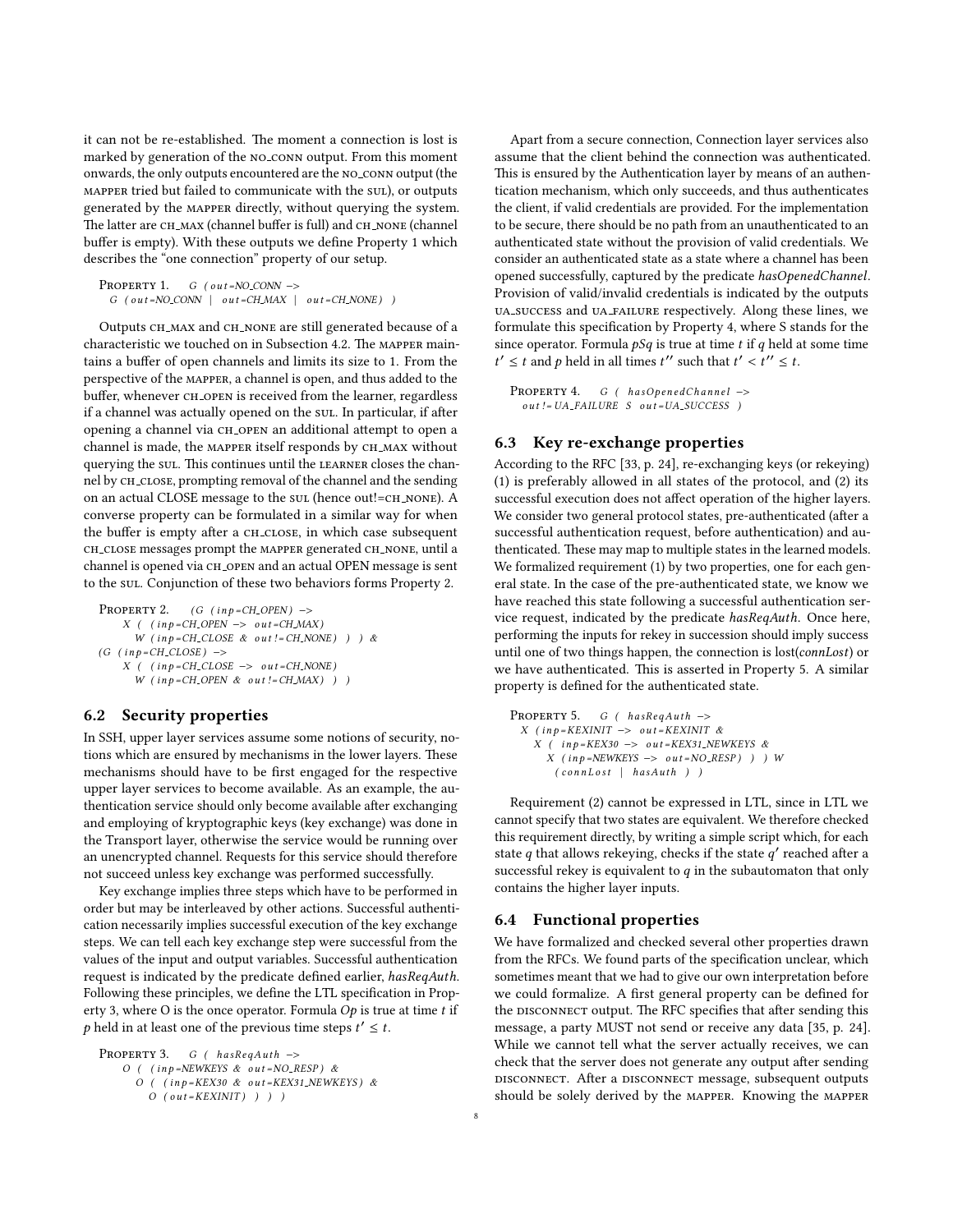induced outputs are NO\_CONN, CH\_MAX and CH\_NONE, we formulate by Property [6](#page-8-0) to describe expected outputs after a DISCONNECT.

```
PROPERTY 6. G ( out = DISCONNECT ->
 X \ G \ (out=CH\_NONE \ | out=CH\_MAX \ | out=NO\_CONN) )
```
The RFC states in [\[33,](#page-9-29) p. 24] that after sending a KEXINIT message, a party MUST not send another KEXINIT, or a SR\_ACCEPT message, until it has sent a NEWKEYS message( $received NewKeys$ ). This is translated to Property [7.](#page-8-1)

```
PROPERTY 7. G ( out = KEXINIT ->
X ( ( out != SR_ACCEPT & out != KEXINIT) W received New Keys ) )
```
The RFC also states  $[33, p. 24]$  $[33, p. 24]$  that if the server rejects the service request, "it SHOULD send an appropriate SSH MSG DISCONNECT message and MUST disconnect". Moreover, in case it supports the service request, it MUST send a SR\_ACCEPT message. Unfortunately, it is not evident from the specification if rejection and support are the only allowed outcomes. We assume that is the case, and formalize an LTL formula accordingly by Property [8.](#page-8-2) For a service request (SR\_AUTH), in case we are not in the initial state, the response will be either an accept (SR\_ACCEPT), disconnect (DISCONNECT), or NO\_CONN, output generated by the MAPPER after the connection is lost. We adjusted the property for the initial state since all implementations responded with KEXINIT which would easily break the property. We cannot yet explain this behavior.

```
PROPERTY 8. G ( (inp=S R_A U TH \& state != s0) ->
( \text{ out} = SR\_ACCEPT \mid \text{ out} = DISCONNECT \mid \text{ out} = NO\_CONN ))
```
The RFC for the Authentication layer states in [\[32,](#page-9-9) p. 6] that if the server rejects the authentication request, it MUST respond with a UA\_FAILURE message. Rejected requests are suggested by the predicate invAuthReq. In case of requests with valid credentials (validAuthReq), a UA\_SUCCESS MUST be sent only once. While not explicitly stated, we assume this to be in a context where the authentication service had been successfully requested, hence we use the hasReqAuth predicate. We define two properties, Property [9](#page-8-3) for behavior before an ua success, Property [10](#page-8-4) for behavior afterward. For the first property, note that (hasReqAuth) may hold even after successful authentication, but we are only interested in behavior between the first time (hasReqAuth) holds and the first time authentication is successful (out=uA\_success), hence the use of the O operator. As is the case with most higher layer properties, the first property only has to hold until the end condition holds(endCondition), that is the connection is lost(connLost) or rekey was started by the sul (kexStarted).

```
PROPERTY 9. G ( (hasRegAuth & !O out = UA_SUCCESS) ->
(i n validAut hReg \rightarrow out=UA\_FAILURE)W (out=UA_SUCCESS | end Condition))
PROPERTY 10. G ( out = UA_SUCCESS \rightarrow X G out != UA_SUCCESS)
```
In the same paragraph, it is stated that authentication requests received after a UA\_SUCCESS SHOULD be ignored. This is a weaker statement, and it requires that all authentication messages (suggested by authReq) after a UA\_SUCCESS output should prompt no response from the system(NO\_RESP) until the end condition is true. The formulation of this statement shown in Property [11.](#page-8-5)

```
PROPERTY 11. G ( out = UA SUCCESS \rightarrowX ( ( authReq -> out = NO_RESP ) W end Condition ) )
```
The Connection layer RFC states in [\[33,](#page-9-29) p. 9] that on receiving a ch close message, a side MUST send back a ch close, unless it had already sent this message for the channel. The channel must have been opened beforehand (hasOpenedChannel) and the property only has to hold until the end condition holds or the channel was closed(out=CH CLOSE). We formulate Property [12](#page-8-6) accordingly.

<span id="page-8-6"></span>PROPERTY 12. G ( $hasOperedChannel$  ->  $($   $(inp=CH\_CLOSE)$   $\rightarrow$   $(out=CH\_CLOSE)$  )  $W$  (endCondition | out=CH\_CLOSE) )

#### 6.5 Model checking results

Table [5](#page-8-7) presents model checking results. Crucially, the security properties hold for all three implementations. We had to slightly adapt our properties for BitVise as it buffered all responses during rekey (incl. UA SUCCESS). In particular, we used validAuthReq instead of out=UA SUCCESS to suggest successful authentication.

<span id="page-8-7"></span>

|          | Property  | Key word      | OpenSSH | <b>Bitvise</b> | DropBear |
|----------|-----------|---------------|---------|----------------|----------|
| Security | Trans.    |               |         |                |          |
|          | Auth.     |               |         |                |          |
| Rekey    | Pre-auth. |               | X       |                |          |
|          | Auth.     |               |         | X              |          |
| Funct.   | Prop. 6   | <b>MUST</b>   |         |                |          |
|          | Prop. 7   | <b>MUST</b>   |         |                |          |
|          | Prop. 8   | <b>MUST</b>   | $X^*$   | X              |          |
|          | Prop. 9   | <b>MUST</b>   |         |                |          |
|          | Prop. 10  | <b>MUST</b>   |         |                |          |
|          | Prop. 11  | <b>SHOULD</b> | $X^*$   | $X^*$          |          |
|          | Prop. 12  | <b>MUST</b>   |         |                | X        |

Table 5: Model checking results

Properties marked with '\*' did not hold because implementations chose to send unimpl, instead of the output suggested by the RFC. As an example, after successful authentication, both BitVise and OpenSSH respond with unimpl to further authentication requests, instead of being silent, violating Property [11.](#page-8-5) Whether the alternative behavior adapted is acceptable, is up for debate. Definitely the RFC does not suggest it, though the RFC does leave room for interpretation of the unimpl message.

DropBear is the only implementation that allows rekey in both general states of the protocol. DropBear also satisfies all Transport and Authentication layer specifications, however, problematically, it violates the property of the Connection layer. Upon receiving ch close, it responds by ch eof instead of ch close, not respecting Property [12.](#page-8-6)

# 7 CONCLUSIONS

We have combined model learning with abstraction techniques to infer models of the OpenSSH, Bitvise and DropBear SSH server implementations. We have also formalized several security and functional properties drawn from the SSH RFC specifications. We have verified these properties on the learned models using model checking and have uncovered several minor standard violations. The security-critical properties were met by all implementations.